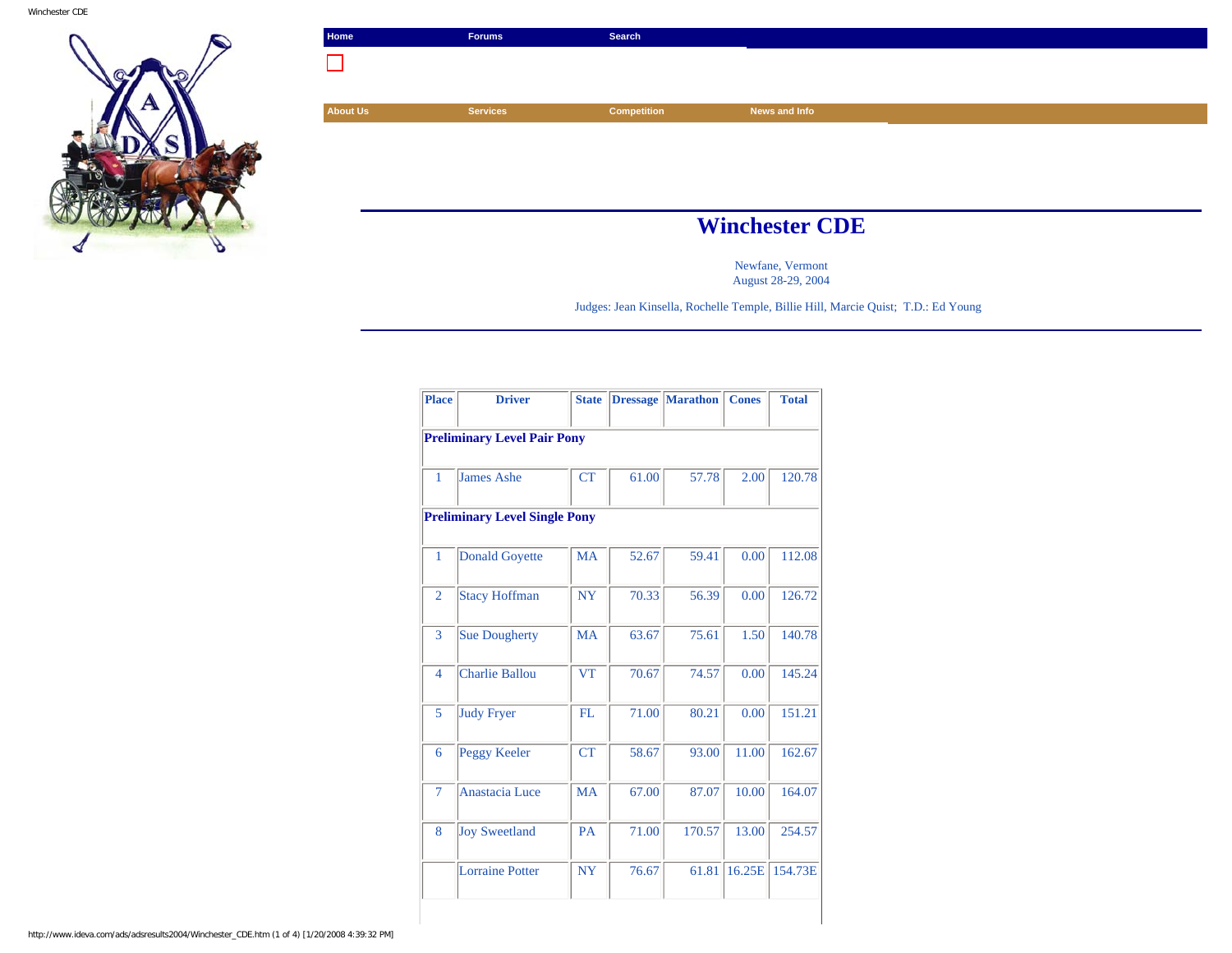|                | <b>Tom Marrion</b>                    | NJ         | 88.67 | 192.32  | 16.25E | 297.24E   |
|----------------|---------------------------------------|------------|-------|---------|--------|-----------|
|                | David DeForest                        | <b>CAN</b> | 55.33 | 240.41R | 6.50   | $302.24R$ |
|                | <b>Preliminary Level Single Horse</b> |            |       |         |        |           |
| 1              | Peter Bravmann                        | MA         | 58.67 | 59.29   | 0.00   | 117.96    |
| $\overline{2}$ | <b>Alyssa Nebus</b>                   | NJ         | 75.33 | 58.35   | 0.00   | 133.68    |
| 3              | Nancy Johnson                         | <b>MA</b>  | 61.33 | 68.56   | 5.00   | 134.89    |
| $\overline{4}$ | Carolyn Lemoine                       | MA         | 60.00 | 75.90   | 0.00   | 135.90    |
| 5              | Mark Borkoski                         | <b>CT</b>  | 57.33 | 66.48   | 19.00  | 142.81    |
| 6              | <b>Margaret Cropsey</b>               | <b>NY</b>  | 71.67 | 73.01   | 10.00  | 154.68    |
| 7              | Carla Skinder                         | <b>NH</b>  | 63.00 | 86.65   | 10.50  | 160.15    |
| 8              | Martha Wetmore                        | CT         | 62.33 | 93.54   | 5.00   | 160.87    |
| 9              | <b>Jill Countryman</b>                | CT         | 64.00 | 92.50   | 5.00   | 161.50    |
| 10             | <b>Kate Shields</b>                   | <b>VA</b>  | 51.33 | 92.96   | 18.50  | 162.79    |
| 11             | Dan Easley                            | VT         | 69.67 | 90.71   | 5.00   | 165.38    |
| 12             | <b>Kristen Retter</b>                 | <b>NH</b>  | 59.00 | 124.33  | 6.00   | 189.33    |
| 13             | Gioia Bravmann                        | <b>MA</b>  | 71.33 | 172.94  | 14.00  | 258.27    |
| 14             | <b>Roger Potrais</b>                  | <b>VT</b>  | 76.67 | 182.78  | 5.00   | 264.45    |
| 15             | <b>Wilson Groves</b>                  | <b>VT</b>  | 86.67 | 159.71  | 36.50  | 282.88    |
| 16             | <b>Susan Lathrop</b>                  | VT         | 61.33 | 229.42  | 0.00   | 290.75    |
|                | David Tomasino                        | <b>MA</b>  | 64.00 | 71.53   | 45.63E | 181.16E   |
|                | <b>Newt Brosius</b>                   | <b>PA</b>  | 63.67 | 286.78E | 0.00   | 350.45E   |
|                | <b>Philip Needs</b>                   | FL         | 77.33 | 286.78E | 0.00   | 364.11E   |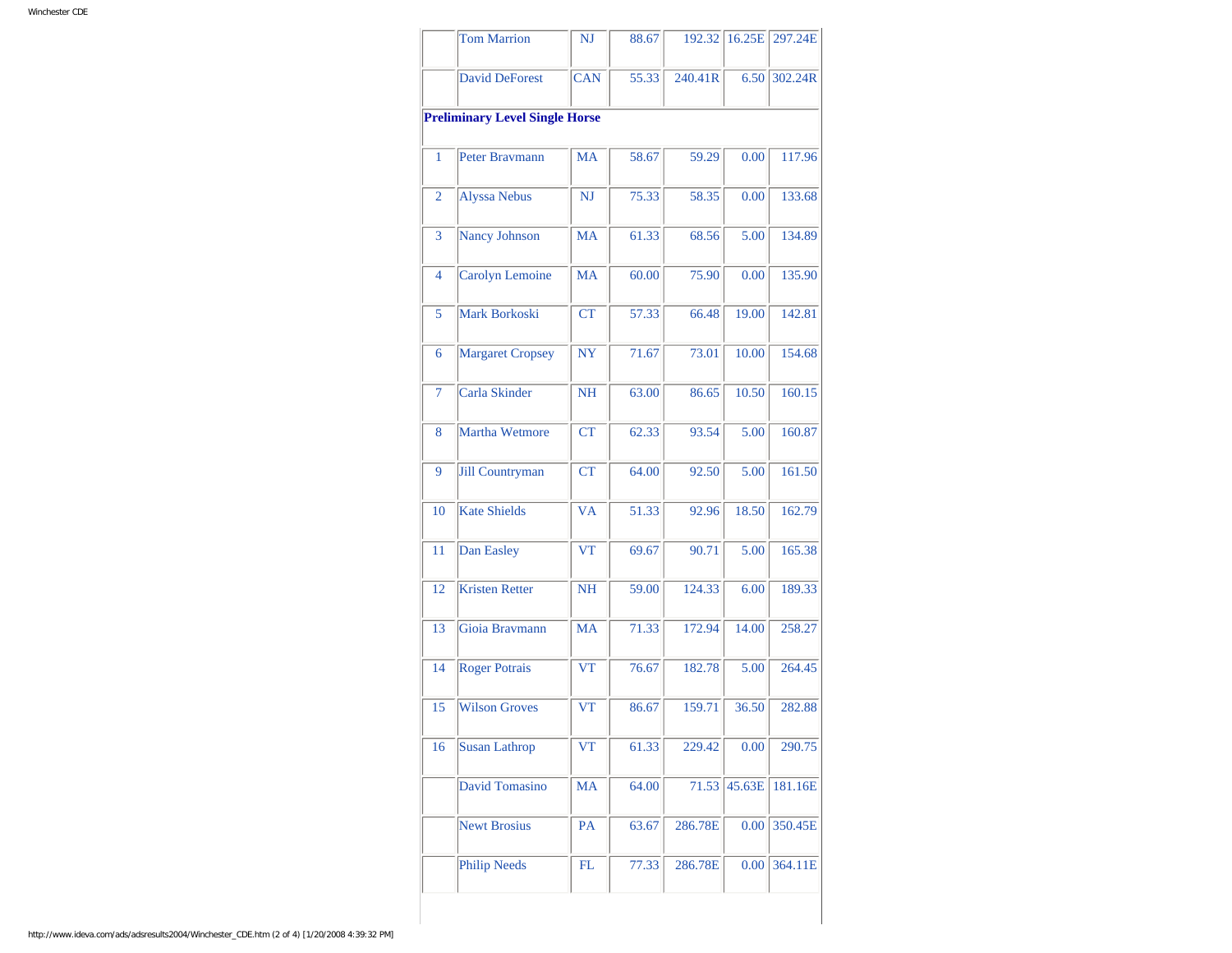| 1              | <b>Ed Werner</b>                      | <b>CT</b> | 67.00 | 64.21   | 16.50  | 147.71  |
|----------------|---------------------------------------|-----------|-------|---------|--------|---------|
| 2              | Dave Angus                            | <b>VT</b> | 72.33 | 82.32   | 5.00   | 159.65  |
|                | Peter Van Halem                       | <b>CT</b> | 58.67 | 79.06   | 20.63E | 158.36E |
|                | <b>Training Level Single Pony</b>     |           |       |         |        |         |
| 1              | Jay Breggia                           | DE        | 46.61 | 3.00    | 0.00   | 49.61   |
| $\overline{2}$ | Sarah Green                           | <b>MA</b> | 61.22 | 6.00    | 0.00   | 67.22   |
| 3              | <b>Ann Burkhardt</b>                  | MA        | 52.17 | 5.90    | 10.00  | 68.07   |
|                | Althea Bramhall                       | <b>MA</b> | 74.57 | 7.50    | 12.50  | 94.57   |
|                | <b>Training Level Single Horse</b>    |           |       |         |        |         |
| 1              | <b>Taylor Stephens</b>                | <b>VA</b> | 49.39 | 8.20    | 10.00  | 67.59   |
| $\overline{2}$ | Jennie Shepard                        | ME        | 60.52 | 7.50    | 0.00   | 68.02   |
| 3              | <b>John Greenall</b>                  | <b>VT</b> | 57.74 | 5.00    | 10.00  | 72.74   |
| 4              | <b>Cicily Hajek</b>                   | <b>CT</b> | 47.30 | 10.60   | 15.00  | 72.90   |
| 5              | <b>Mary Shurtleff</b>                 | CT        | 78.61 | 0.00    | 0.00   | 78.61   |
| 6              | <b>Cherrie Clarkson</b>               | <b>VT</b> | 69.57 | 3.30    | 10.00  | 82.87   |
|                | Jackie Marston                        | <b>MA</b> | 62.61 | 13.25   | 11.00  | 86.86   |
|                | <b>Lance Whetmore</b>                 | <b>CT</b> | 59.13 | 13.25   | 0.00   | 72.38   |
|                | Sally Ann Gerelli                     | NY        | 80.70 | 0.00    | 19.50  | 100.20  |
|                | <b>Intermediate Level Single Pony</b> |           |       |         |        |         |
| 1              | <b>Sue Rogers</b>                     | VT        | 55.25 | 85.35   | 5.00   | 145.60  |
|                | <b>Wendy O'Brien</b>                  | <b>NY</b> | 66.56 | 106.68E | 10.00  | 183.24E |